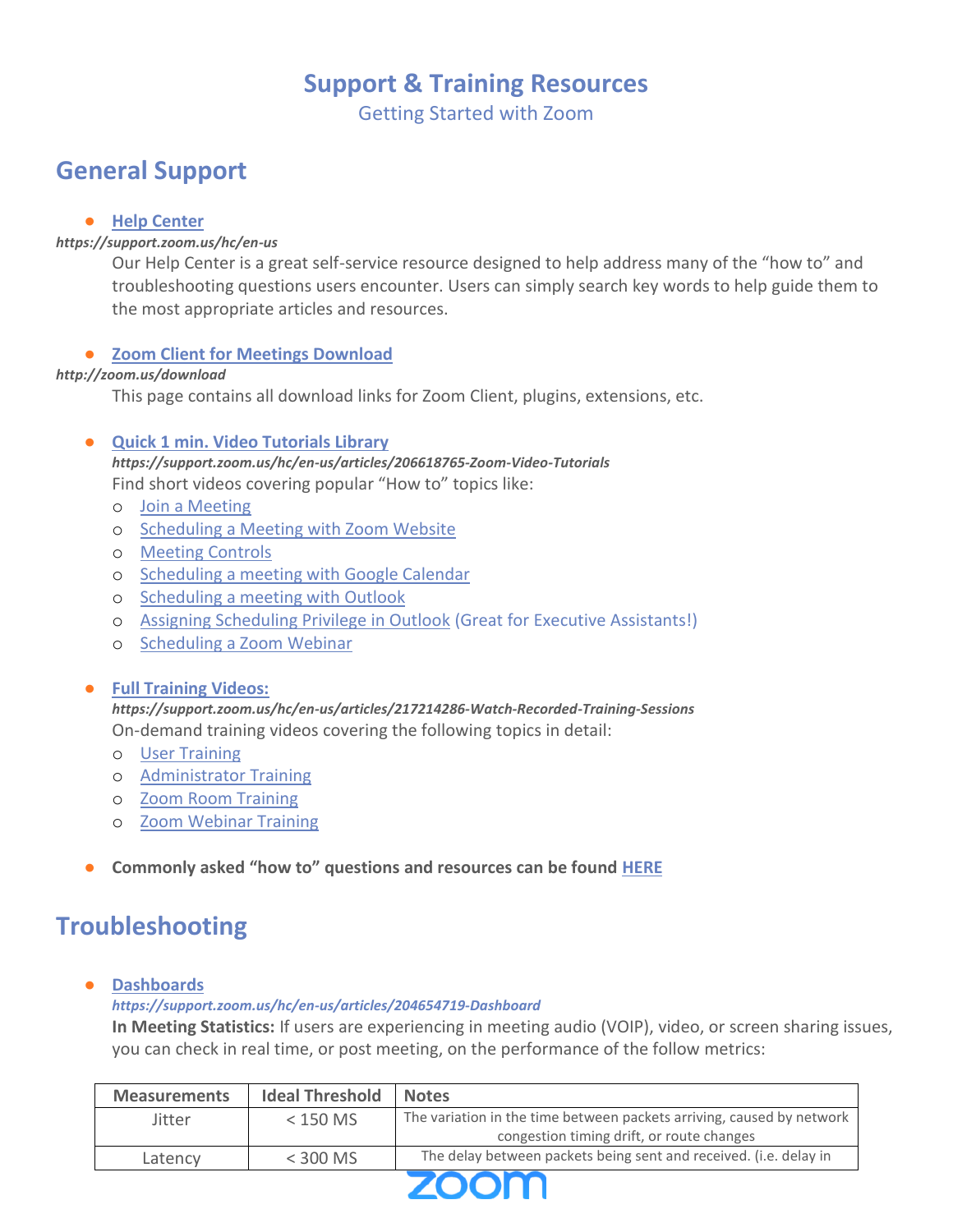|                  |       | speaker's words being heard by listener)                              |  |  |
|------------------|-------|-----------------------------------------------------------------------|--|--|
| Packet Loss      | - 20% | Total number of data that fails to reach the final destination        |  |  |
| <b>CPU Usage</b> | - 90% | Shows the send and receive rate you are experiencing during the call. |  |  |

#### **[Meeting Statistics -](https://support.zoom.us/hc/en-us/articles/202920719-Meeting-Statistics) Help Article**

*https://support.zoom.us/hc/en-us/articles/202920719-Meeting-Statistics*

*\*\*These statistics are meant to help surface network/bandwidth issues and troubleshoot overall connectivity challenges. If your users are within threshold and still experiencing issues, please submit a ticket.*

*\*\*\* In meeting statistics will only provide data for Meetings, Webinars, and VOIP calls. PAC Meeting and PSTN statistics will not be captured in the Meetings Dashboard.* 

**Please note: Telephony/ PSTN Issues can NOT be reported via Dashboard:** *If a user reports issues for Telephony/ PSTN you will need to submit a ticket within 24 hours for our team to work with our vendors to investigate the issue. Please provide as much of the details requested under the "Platform Issues: Zoom Audio issue" section as possible.* 

## **Live Support**

- **Support Hours:** "Support Hours" are 24/7, including Public Holidays, where agents or technical engineers are available for email or live support.
- **Chat w/ support (Best for Quick Questions):**

Users are able to chat with our live agents when logged into our web portal or on our Help Center site by clicking on the Help icon that is usually located on the bottom right corner of each web page. If a question requires deeper engagement or follow up, a ticket may be opened on the user's behalf.

## $\bigcirc$  Help

### ● **Dial-In assistance:**

- o US: +1.888.799.8854 (**or)** +1.650.397.6096 ext. 2
- o AU: +61.1800.768.027 ext. 2
- o UK: +44.800.368.7314 ext. 2 (**or)** +44.20.3890.5445 ext. 2

## **Submitting a Support Ticket**

● **How to submit a support ticket to Zoom's support team:** 

On our **[Help Center](https://support.zoom.us/hc/en-us)**, there is "**Submit a Request**" button on the top right-hand corner of the page or your users can email [support@zoom.us.](mailto:support@zoom.us) Please collect **as much** of the details below based on the specific issue that is occurring to help our support team process the issue as efficiently as possible:

| <b>PLATFORM ISSUES</b>    |                         |                 |  |  |
|---------------------------|-------------------------|-----------------|--|--|
| <b>Zoom Video Meeting</b> | <b>Zoom Audio Issue</b> | Zoom User Issue |  |  |

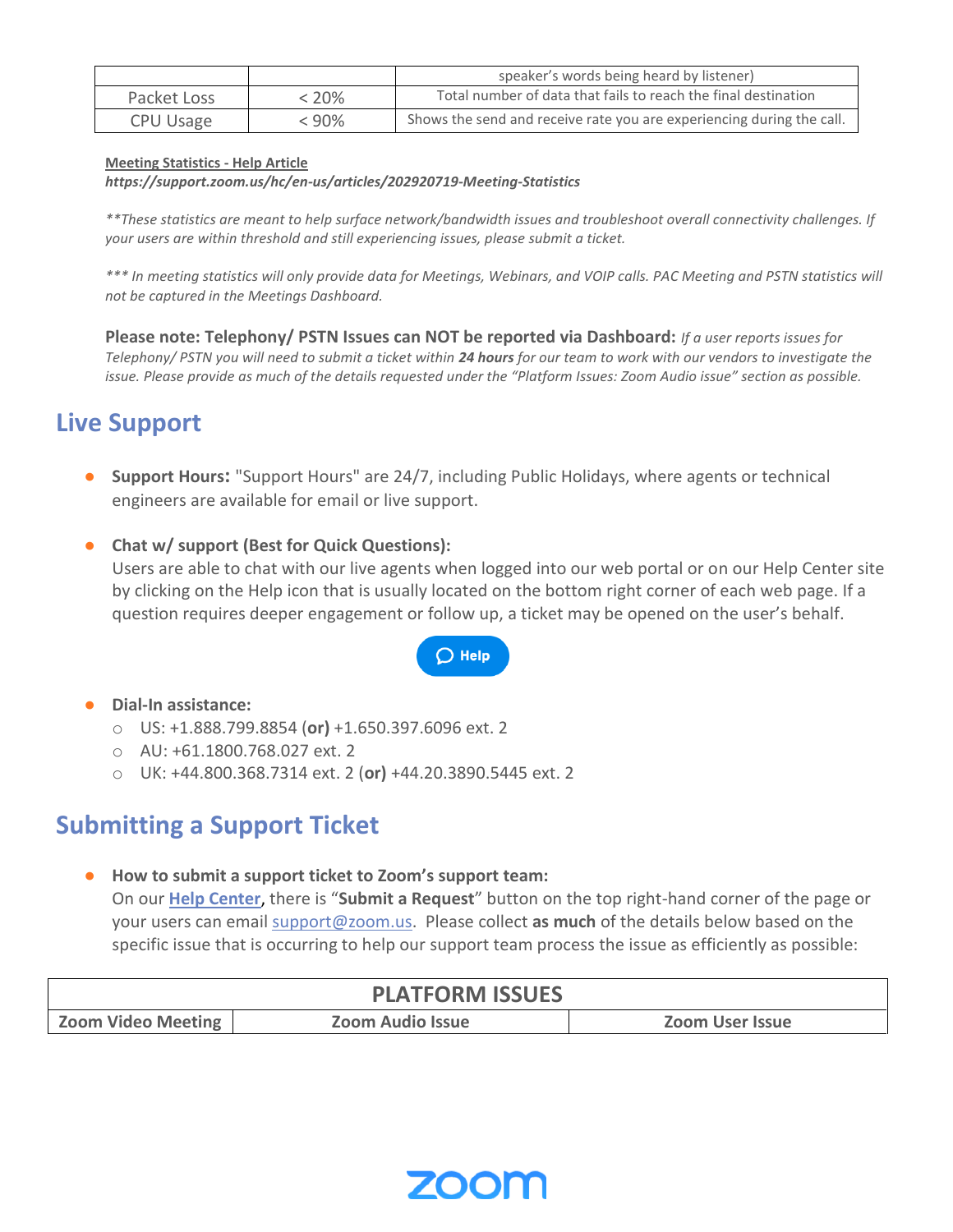| Meeting ID:<br>$\bullet$ | $\bullet$                      | Meeting ID:                             | $\bullet$ | User email:                             |
|--------------------------|--------------------------------|-----------------------------------------|-----------|-----------------------------------------|
|                          | Date & Time:<br>$\bullet$      | Date & Time:                            |           | Issue: (Profile, PMI, scheduling, plug- |
| Audio Issue              | $\bullet$                      | Name of user with issue:                |           | in, features, etc.)                     |
| Specifics:               | $\bullet$                      | # Dialed Into:                          |           |                                         |
| Video Issue<br>$\bullet$ | $\bullet$                      | # Dialed Out from:                      |           |                                         |
| Specifics:               | $\bullet$                      | Issue: (low volume, audio fading, audio |           |                                         |
| Host or                  |                                | dropping, crackling, robotic audio,     |           |                                         |
| Participant:             |                                | echo, buzzing, 1- way audio)            |           |                                         |
| $\bullet$                | Issue: (joining,<br>$\bullet$  | Carrier (when applicable):              |           |                                         |
|                          | sharing, quality,<br>$\bullet$ | What point of the meeting was the       |           |                                         |
|                          | feature, etc.)                 | issue experienced:                      |           |                                         |
|                          | Screen shots<br>$\bullet$      | Did the issue occur while driving?      |           |                                         |
| (when                    | $\bullet$                      | Can the issue be easily reproducible?   |           |                                         |
| available):              | $\bullet$                      | (If recorded, can zoom review the       |           |                                         |
| MAC/WIN:<br>$\bullet$    |                                | audio file?)                            |           |                                         |
|                          | MAC/PC Details                 |                                         |           |                                         |
| $(OS, iOS)$ :            |                                |                                         |           |                                         |

## ● **Target Response Times:**

Target Response Time for a Support Ticket will be the time (a) commencing when Zoom receives a proper Support Ticket from Customer and (b) ending when customer receives notification that the Support Ticket has been logged.

**Pro, Business, API** or **Education** plan subscribers:

- o **Priority 1** Urgent: 1 Hour
- o **Priority 2** High: 4 Hours
- o **Priority 3** Normal: 24 Hours
- o **Priority 4** Low: 24 Hours

## ● **Priority Levels Defined:**

When a Support Ticket is initiated with Zoom's technical support team, it will be classified according to the following Priority levels:

- **Priority 1** Urgent: The Service is "down," operation of the Service is severely degraded, or there is a critical impact to the Service due to a fault with the network or other software issue. No workarounds. Examples include failures of Zoom's transmission services or software functions. Zoom will provide necessary resources around the clock to resolve this situation.
- **Priority 2** High: Significant aspects of the Service are negatively affected by inadequate performance of the network or other software issues. Partial or no workarounds. Zoom will provide resources during Zoom's normal business hours to resolve the situation and additional resources outside of Zoom's normal business hours as reasonably necessary.
- **Priority 3** Normal: General issues related to a feature or a set of features. Operational performance of the Service is not impaired. Zoom will provide reasonable resources during Zoom's normal business hours to assist in resolving the problem or providing a workaround.
- **Priority 4** Low: Informational or Feature Change Request: Customer requires information or assistance with Service's capabilities, installation or configuration and there is little to no effect on its business operations. Included are requests for information, assistance, features, alpha/beta and others. Such requests will be handled within Zoom's normal business hours.